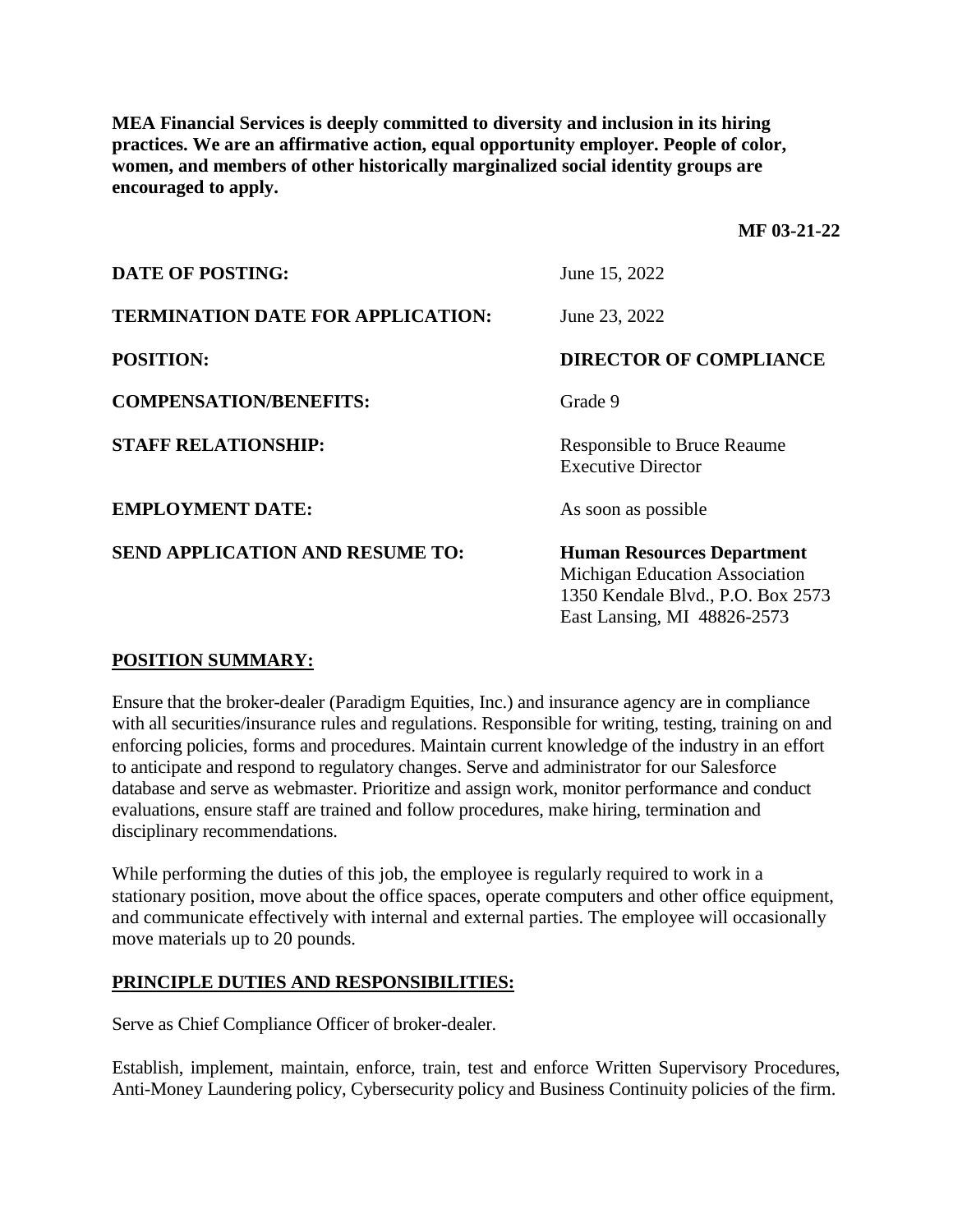## **PRINCIPLE DUTIES AND RESPONSIBILITIES** *(continued)***:**

Register, Qualify and License Registered Representatives, Principals and Companies with the appropriate jurisdictions. Supervise the on-boarding process for new representatives.

Review and approve correspondence and retail communications in accordance with SEC Rules and FINRA Regulations. Correct, provide training to and escalate challenges in instances of noncompliance where corrective action and training has not been effective. Develop creative concept and design of advertising.

Keep abreast of regulatory changes; research new rules and regulations of regulatory agencies; advise the management team and Registered Representatives on matters of compliance.

Respond and maintain records of responses for all regulatory audits and requests from FINRA, the SEC and the State of MI. Respond to external Financial BD audit requests. Complete annual internal audit of the firm. Serve as AML Compliance Officer and ensure that an annual AML audit of the firm is completed.

Responsible for making recommendations regarding hiring, performance evaluations, disciplinary actions and termination of agents. Ensure staff is properly trained and procedures are followed in accordance with DIFS and the firm. Monitor and approve time off requests, lead department meetings and provide agency goals and initiatives to the team.

File Forms and respond to requests from regulatory Agencies including but not limited to: FINRA – Form BD, Form BR, Registered Representative U5 filings. Information requests, supervision of Form U4 filings. State agencies – qualification, annual reports and privilege taxes; SIPC – SIPC-6, SIPC-7 and AUP report filings.

Serves as back-up for the Chief Operations Officer and review and approve each new Confidential Customer Account Form and Investment application submitted to the firm for approval.

Review, oversee investigation, report and provide closure on customer complaints.

Review, approve/disapprove and monitor outside business and outside securities accounts for all registered persons.

Oversee and supervise IT Manager. Ensure that IT Manager's work product is meeting and or exceeding regulatory requirements up to and including maintaining the Books and Records of the Firm including but not limited to Commission Management System, Customer Information System Common Remitter System.

Work cooperatively with IT Manager and Executive Director to identify, create, develop and implement new IT applications as necessary.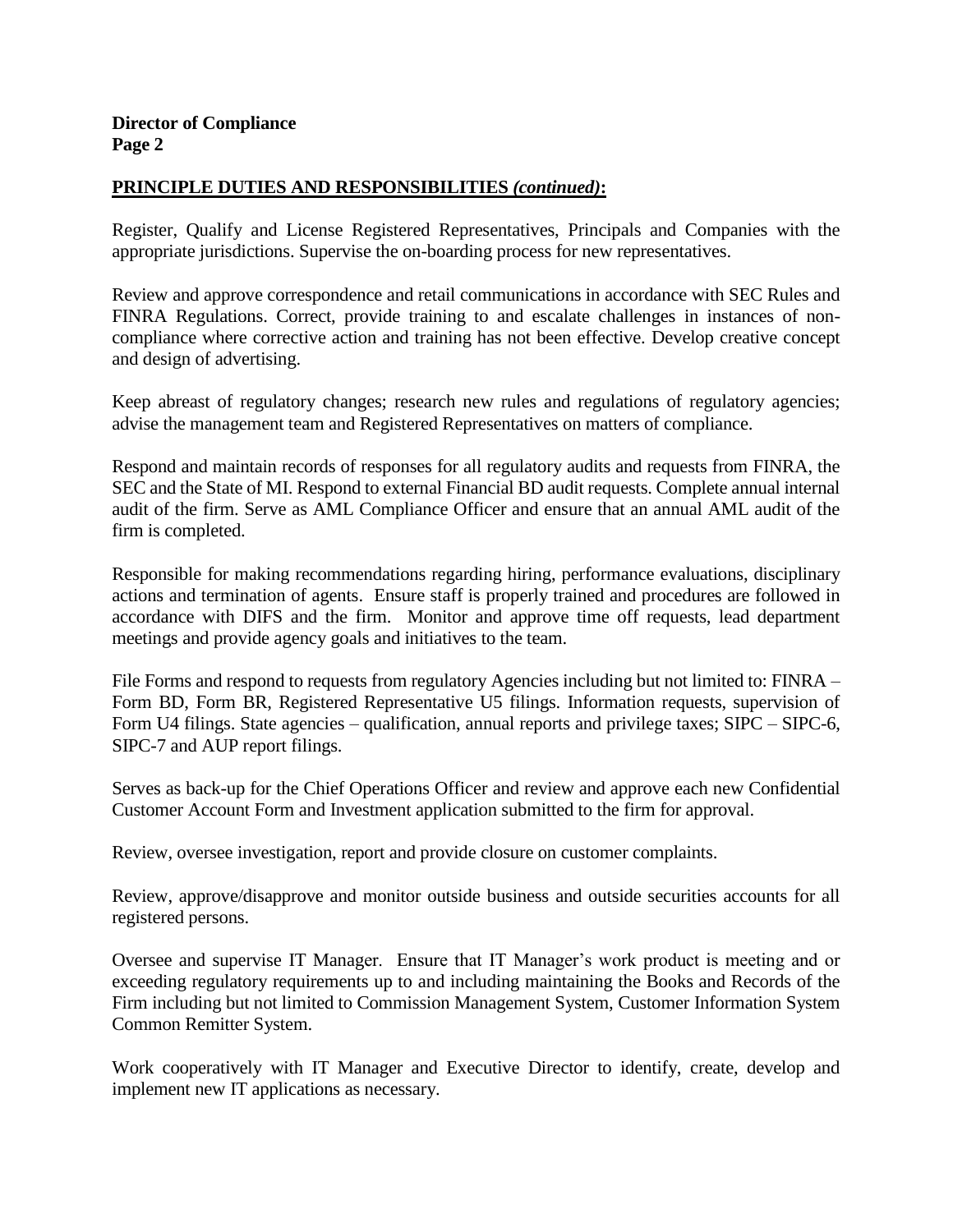## **PRINCIPLE DUTIES AND RESPONSIBILITIES** *(continued)***:**

Review and audit the completion of bi-annual office inspections.

Oversee processing of Registered Representative commissions by checking reports for accuracy and reviewing reports for product concentrations. Serve as a back-up for processing when necessary.

Manage and update company web site.

Promote and support organizational efforts to maintain a diverse, equitable, and inclusive environment where employees of all backgrounds can grow and thrive.

# **MINIMUM QUALIFICATIONS:**

Bachelor's Degree from an accredited college or university in a related field with two to four years of related experience and/or training; or equivalent combination of education and experience.

Minimum of three to five years of Compliance Management and/or Compliance Director experience.

Series 7, 66, 24, and 51 licenses.

Life, Property, and Casualty license.

Variable Annuities license.

Knowledge, Skills and Abilities:

- Excellent computer, Microsoft Suite and typing skills.
- Ability to multi-task.
- Strong attention to detail.
- Ability to maintain confidentiality.
- Ability to understand and interpret legal documents, laws and regulations.
- Strong organization skills; interpersonal skills; presentation skills.
- Ability to monitor and evaluate subordinates.
- Ability to prioritize and assign work.
- Perform calculations, perform audits.
- Ability to conduct investigations.
- Ability to interpret and evaluate complex financial activities and management practices.
- Strong critical thinking skills and problem solving skills.
- Strong verbal and written communication.
- Ability to work under pressure.